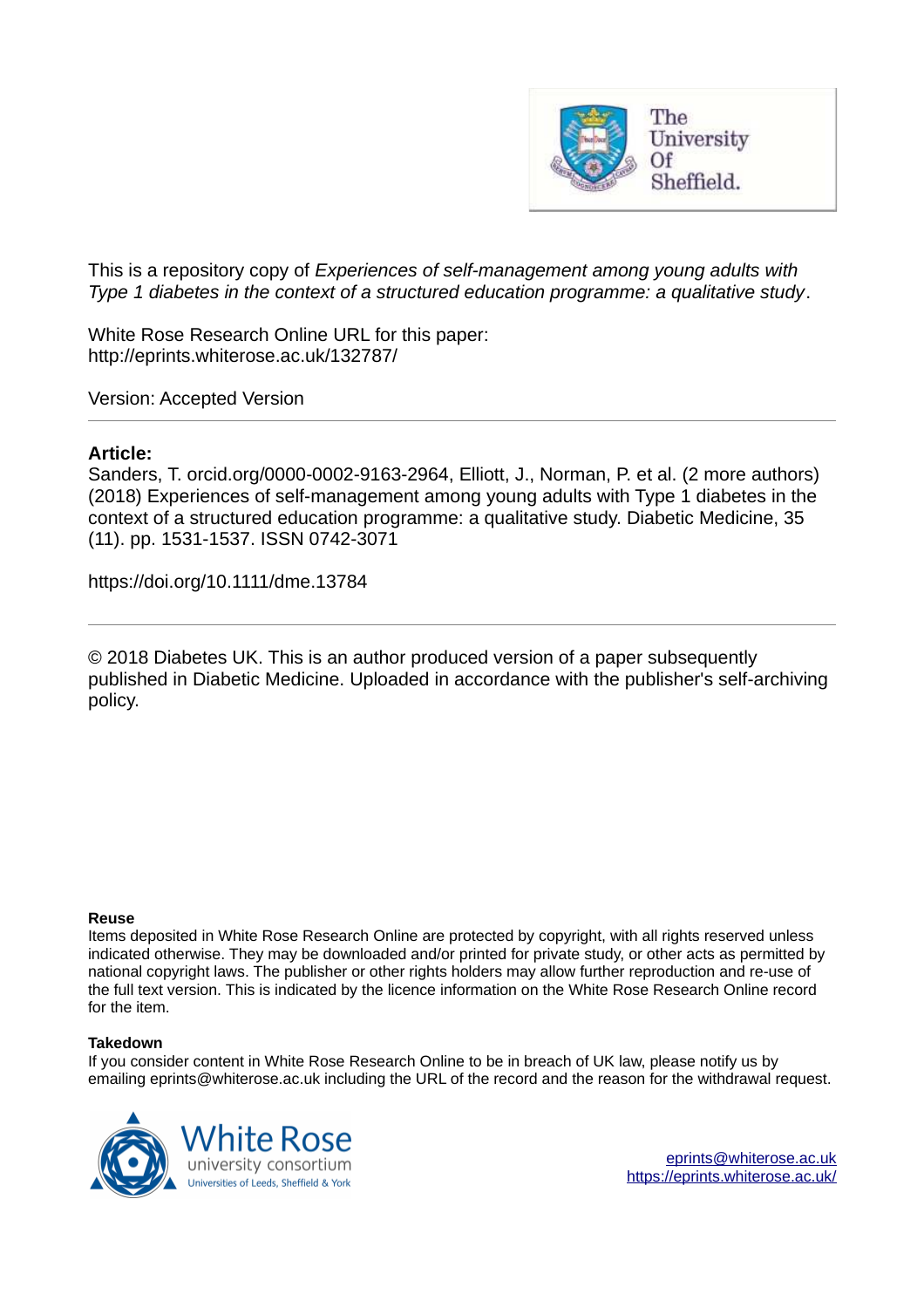Experiences of self-management among young adults with type 1 diabetes in the context of a structured education programme: a qualitative study

## **Abstract**

#### Aims

To explore the experiences of young adults towards self-management of type 1 diabetes in the context of a structured education programme.

# Methods

Qualitative interviews and focus groups were conducted with young adults attending a structured education course promoting a flexible and self-directed format. Participants attending the structured education courses were recruited using purposive sampling to acquire a broad mix of participants based on age and equal numbers of males and females. Fifteen interviews were conducted at 12 weeks following each course, whilst 7 focus groups and observations of the course delivery were conducted at two course sites led by nurse/dietician educators representing two different diabetes centres (paediatric and adult). The interview and focus group data were audio recorded and transcribed, coded and analysed thematically in search of similarities and differences.

#### **Results**

The analysis revealed three themes, 'we're in it together', 'tacit benefits' and 'transitions beyond the structured education programme'. The findings show that structured education programmes can facilitate reflective critical thinking and greater engagement with diabetes self-management if they: a) foster maximal learning from fellow participants to decrease feelings of isolation, b) maximise engagement during the course by delivering the content in a flexible manner, and c) recognise the social and emotional needs of young adults.

## Conclusion

Structured education courses can result in improved critical thinking and engagement with diabetes self-management by empowering young adults through a flexible and self-directed learning style that encourages peer group discussion.

# **Background**

Type 1 diabetes is a long-term condition often diagnosed in childhood or adolescence, resulting from failure of beta cells in the pancreas to produce enough insulin to regulate blood glucose levels. The effective control of blood glucose, to avoid hyperglycaemia (high glucose levels) is important to avoid long term complications such as blindness, limb amputations, and kidney failure. Although suboptimal control of blood glucose can lead to these long-term health problems, even when optimally controlled 'hypos' (hypoglycaemia, low blood glucose levels) can occur. They are usually relatively mild with symptoms such as sweating or confusion, but if severe can result in coma and occasionally seizures and death [1]. Consequently, the challenge for affected individuals is to attain a good balance of normal but not low blood glucose levels, and this is particularly problematic in young adults who are transitioning from paediatric to adult services [2]. As they move to adult diabetes care they are eventually expected to assume greater independence over their disease management, away from reliance on parents. This process can present a tension in the way they adjust to their disease, assuming more responsibility and navigating the healthcare system as autonomous decision makers. Greater ownership over their condition, however, could lead to stigmatisation identifying them as different from their peers.

The idea of care transitions has long been defined as "the movement patients make between health care practitioners and settings as their condition and care needs change during the course of a chronic or acute illness" [3, 4]. Studies investigating the transition of care by young adults from paediatric to adult diabetes services highlight personal, professional and system barriers. For example, one study found a divergence in approaches by paediatric and adult diabetes providers. Consensus in the literature is that a greater alignment is required between education provision to young adults transitioning into adult services and training for diabetes specialists in mental health and behavioural aspects of diabetes care [5].

Structured education programmes (SEPs) in diabetes and other chronic diseases have become widely implemented in the UK in adults following clinical trials demonstrating both improvements in glucose levels (shown by falls in HbA1c, a long-term measure of glucose control) and major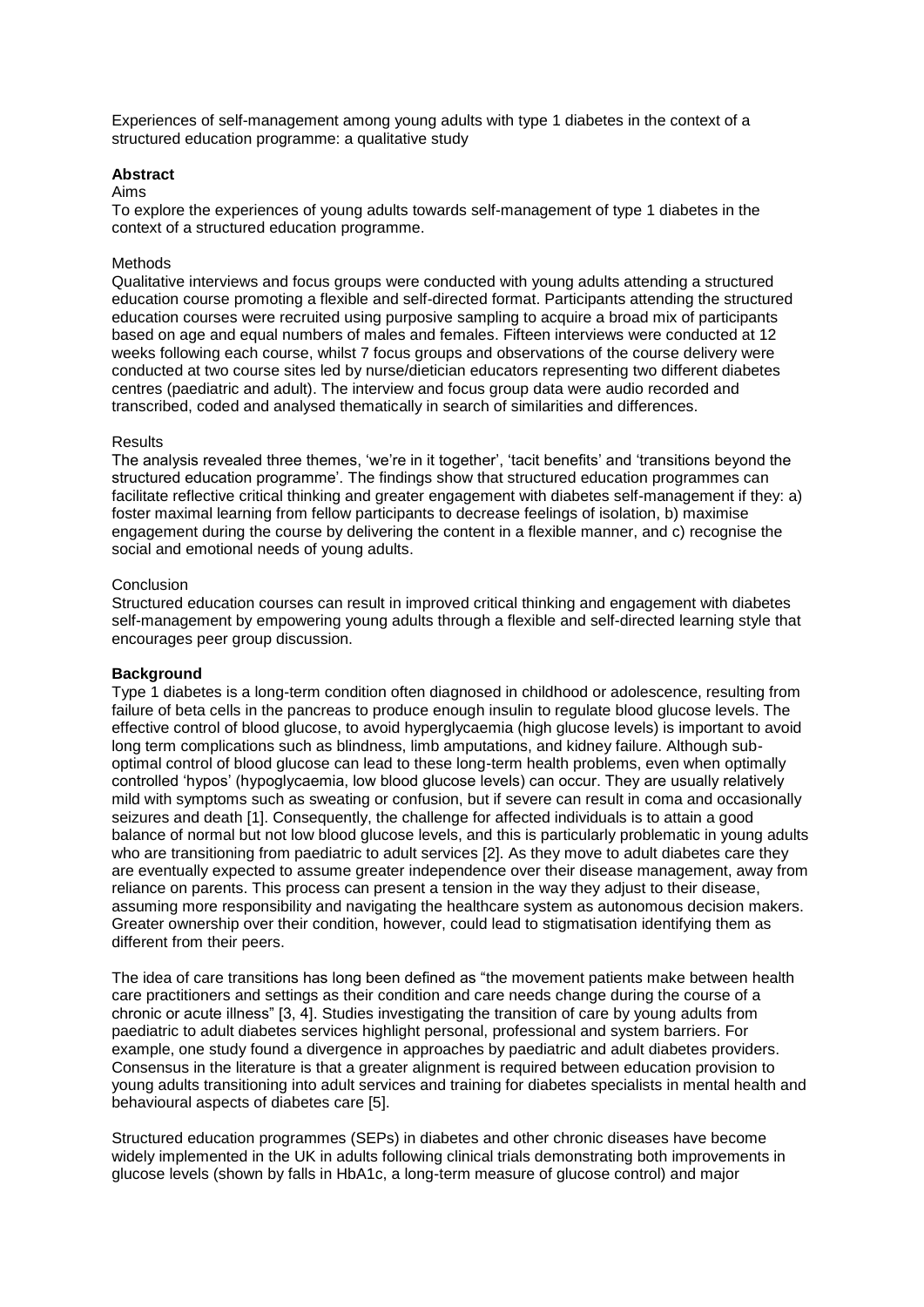improvements in measures of quality of life [6, 7]. This has been attributed to an experiential learning approach with participants taught in groups who also learn from each other and provide mutual support, in contrast to traditional didactic courses [8, 9, 10]. One study concluded that people experience a 'transformation' in relation to what they described as 'insulin dose adjusting subjects', in which people recalibrated their 'risk thermostat' in light of insulin dose adjusting experiences of other people with diabetes [10]. Studies have also reported the high degree of unawareness of glycaemic control in the population as well as among families of those affected by type 1 diabetes [11, 12, 13, 14, 15], as well as the poor knowledge retention among younger adults with type 1 diabetes [15]. This contributes to the significant challenges of diabetes self-management among younger adults.

The purpose of this qualitative investigation was to explore 1) the views of young adults with type 1 diabetes in the context of a structured education course and their subsequent reported attitude and behaviour change towards diabetes management, and 2) the implications for care transitions between paediatric and adult care.

### **Methods**

#### **Setting**

Qualitative interviews were conducted in the homes of the study participants 12 weeks after participants attended the WICKED course, whilst observations and focus groups were conducted at two course sites that were led by nurse/dietician educators representing two different diabetes centres. We interviewed participants after 12weeks as we wanted to give them sufficient time to reflect on their experience of attending the course. Interviews and focus groups explored participants' views of the perceived impact of the course on their subsequent diabetes self-management behaviour, adherence to key messages and learning objectives, and expectations about their long term diabetes self-management in view of the knowledge and skills acquired from the course. Educators delivering the course at site A are based at an adult diabetes centre which provides a base for a dedicated team of specialist nurses and consultants who work closely with paediatric diabetes dietitians and paediatric clinical psychologists as well as with community colleagues, including GPs, district nurses and community case managers. Paediatric diabetes care is provided as part of an adult service. Thus, one of the potential challenges for educators was to integrate the course philosophy to younger patients within an adult diabetes care model. Educators delivering the course at site B belong to a paediatric diabetes centre, where the diabetes care team consists of doctors (consultants and specialist registrars), specialist and research nurses, dietitians, podiatrists, orthotists and clerical staff. The Centre offers care for younger patients with type 1 diabetes transitioning into adulthood. Each course lasted five full days (10am to 4pm), and two courses were observed at each site, amounting to 20 days of observations or 120 hours.

### Course delivery and structure

'WICKED' stands for Working with Insulin, Carbohydrates, Ketones and Exercise to Manage Diabetes. The Wicked course is an educational intervention developed during earlier pilot work in South Yorkshire, demonstrating benefits to young adults in their transition from child to adult diabetes care. The WICKED course was adapted from both the DAFNE course developed for adults and the Kick-Off course designed for younger adolescents, structured specifically to enable a 'smoother' transition phase by equipping young adults to adopt a greater level of ownership and control over their selfmanagement away from overdependence on parents and the diabetes team. This stage in the transition is particularly poignant as young adults experience many changes to their development from teenagers to adults and the challenges this entails with social, personal and professional relationships. They need to learn to adapt their health condition within a complex set of environmental and social circumstances. The course was designed to facilitate this process by providing additional information and facilitating greater understanding of the condition through a facilitative and evolving structure.

The WICKED course adopts a facilitative approach allowing participants to draw attention to their own risk of mismanagement, and the course philosophy allows the participants to find their own level in their diabetes management. The instructors use a non-judgemental teaching style to support diabetes self-management. Explanation of the small detail such as the significance of hand washing (to prevent infection risk) made a difference to participants' engagement with the key recommendations. Hence, they understood the rationale behind certain hygiene practices. The aim of the course was to promote equity in participants' ability to express an opinion in a safe environment. The course encouraged the value of listening to others' experiences of diabetes and the challenges others face in managing the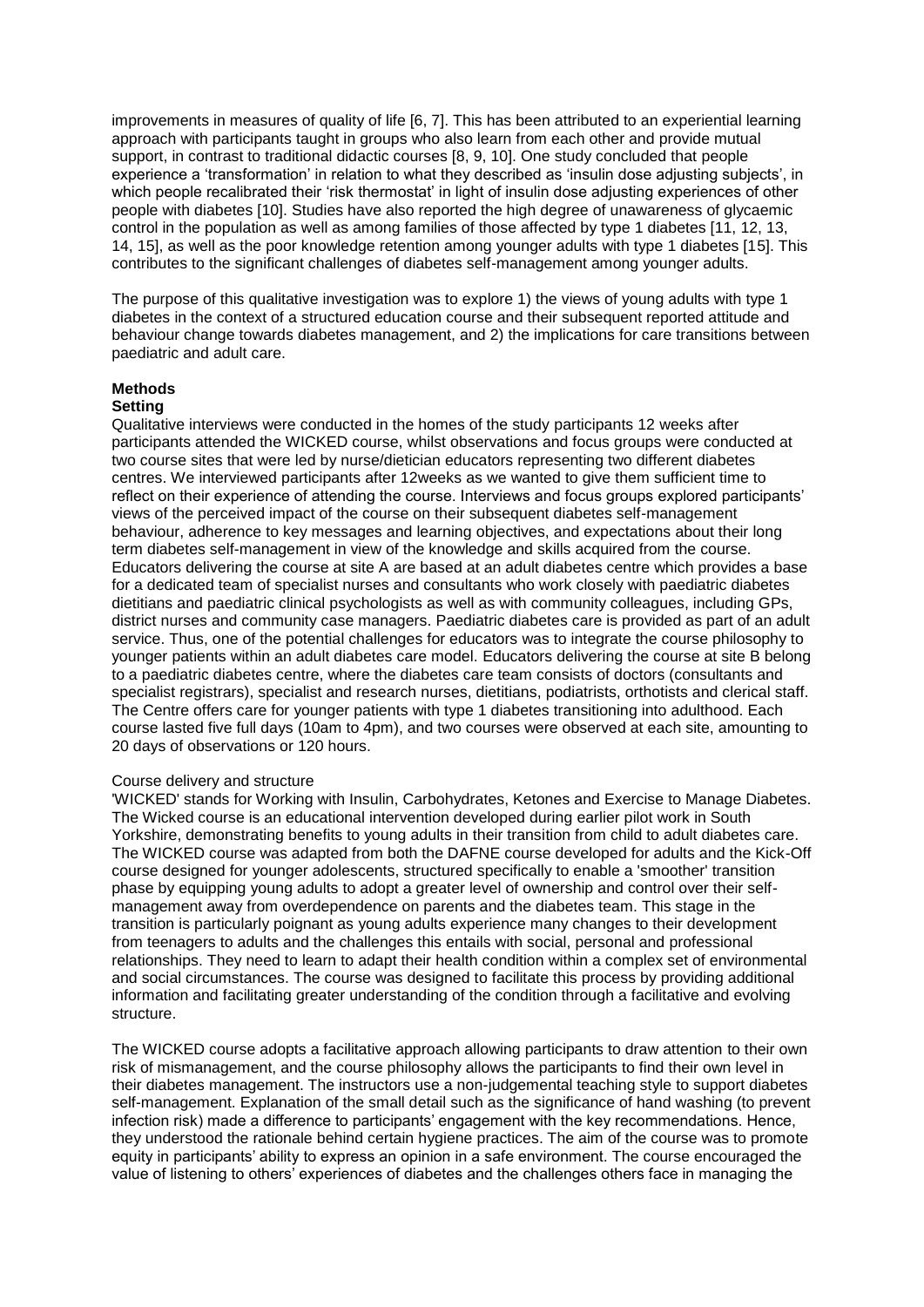condition, not only the need to optimise glucose control. Clinical instructors delivering the learning material were encouraged to 'deviate' from the course order and to flexibly adapt the content in their own way that fits in with what participants preferred to discuss. Consequently, there may sometimes be a tension between covering the curriculum and responding to participant preferences. Also, the emphasis of the underlying self-directed philosophy of the course was that participants should not feel pressured to achieve perfect control. Calorie and carbohydrate counting skills were balanced against the desire to lead as normal a life as possible. The course included a series of group exercises during the 5-day course where participants tested knowledge and understanding acquired earlier. This was facilitated by a diabetes nurse and a dietician. This approach to learning was balanced against the wider social and emotional pressures discussed during the exercises. For example, a common theme was alcohol consumption in the context of glucose control, its likely adverse effects and best ways of minimising these.

A senior diabetes nurse who was involved in the initial design of the course attended each session at both sites to ensure trainers delivered the materials in line with the original course philosophy which included a self-directed learning approach. The 'coaching' was intended to be light touch, encouraging the trainers to gradually assimilate the course philosophy into their routine clinical model. This process worked well although initially at Site B trainers moved in and out of their established ways of delivering information and communicating with the YAs. Three themes were identified in the data which describe the social dynamics influencing delivery of the course and its receptivity by participants: 1. We're in it together; 2. Tacit benefits; and 3. Benefits beyond the structured education programme.

### **Interviews, focus groups and observations**

We conducted 7 focus groups (between 6 and 9 participants in each group) immediately after each course with all participants, and 15 interviews with a maximum variation sample of participants 12 weeks following the course. Interviews and focus groups were facilitated by a researcher with qualitative research experience from a health psychology background. We sought to recruit an equal balance of both sexes and age groups. Interview participants were aged between 16 and 24, and so we recruited in equal proportion from the lower and the higher age band. 8 were female and 7 male, and all were White British. Average time since diagnosis was 9 years. We conducted both interviews and focus groups to explore experiences of the WICKED course from individual and from group perspectives. Focus groups encourage more detailed discussion and detect differences and similarities in people's views. The focus groups and interviews were designed to explore the perceptions and experiences of diabetes self-management, and whether course participation led to critical reflection and re-evaluation about their experiences. Observations were conducted verbatim by an experienced qualitative researcher. Detailed notes were recorded during the observation sessions, and additional reflective interpretations written up immediately after. This allowed for the verbatim data to be located in a broader interpretive context.

# Analysis

The interview and focus group data were audio recorded and transcribed, coded in N-vivo 10 and analysed thematically in search of similarities and differences. The thematic framework was developed by two researchers who coded a sample of interviews independently and met to discuss areas of agreement and disagreement. The coding frame was refined and then used to code the remaining transcripts (both interviews and focus groups). Our approach to analysis was informed by the broad principles of grounded theory, particularly the constant comparative methodology [16]. This included immersion in the data to identify differences and similarities within interviews and focus groups as well as between participant views. The analysis process also included consolidating similarities between different data sets and 'negative' cases ('outliers'). The final analysis is presented below and illustrates the major themes arising from the analysis. Interview, focus group and observational data were coded independently by two members of the study team. Observations were conducted at two sites (A and B) on two separate occasions. Each course lasted 5 days (4 courses in total were observed, totalling 120 hours of observations). The observations were analysed alongside the focus groups and interviews, and provide the context of the delivery process, structure and interactions among the participants.

# **Results**

#### **Theme 1. 'We're in it together'**

The social pressures of living with type 1 diabetes manifested during the group discussions and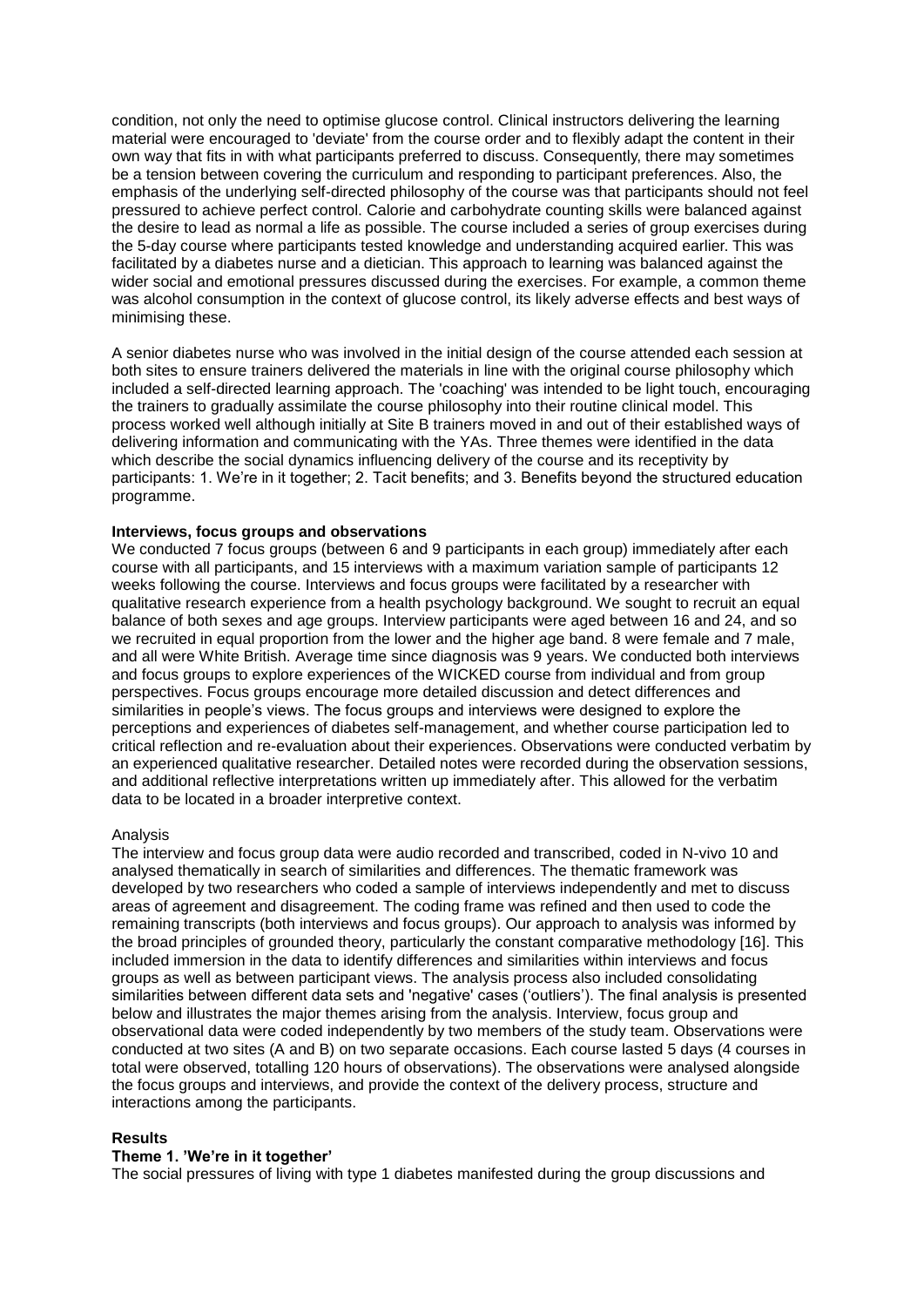provided an opportunity to identify potential solutions. In this respect the course offered an opportunity to engage in meaningful discussion and to compare experiences. As type 1 diabetes affects just 10% of all cases of diabetes, with type 2 the most common, participants struggled to place their experiences in a broader context, leading to feelings of isolation and inability to compare experiences with others with the same condition, as a means of making sense of their illness. The following is a verbatim quote from an observation.

L *–* When you're younger you feel isolated as you don't know of anyone else with diabetes. *Most people don't understand and others don't know how you are feeling, that's annoying.*  They cannot know (Observation-Site A)

A major frustration observed across both sites was the view that young people are often labelled as different, a label to which they expressed resistance. This seemed to be an important obstacle to their transition from paediatric to adult diabetes care, as they placed the disease outside of their everyday experience. The diabetes became an irritation and an intrusion, blocking their desire to be normal like everyone else. The following respondent expressed a reluctance to inject in public signifying a preference not to make the disease 'visible'.

*So for example one was like I don't like injecting in public and so we can talk about how that*  affects you, how you feel about that and then what we can do to avoid that (FG, Male)

Others claimed that struggle with control affected all diabetes sufferers, though many did not realise that this was a common experience, and only became apparent during the course.

*Everyone's got their own story about diabetes. Some of it can be grea*t, they can have you know perfect control but I think 9 times out of 10 most of us we really struggle with it (FG, Female)

Misguided views of friends about type 1 diabetes who often mistook it for type 2, led to feelings of blame, and hence the desire to hide the disease or 'detach' themselves from it. The following is a verbatim quote from the observation notes.

J *–* She knows others with diabetes, but its type 2 - and they act like they know what they are talking about. L *–* Almost everybody is ignorant about type 1, because all they have heard about is type 2 diabetes. In Tesco all they are focused on is type 2. It affects more people than they think *– 10% of all diabetes cases is still a lot of people. There's a reason why it's*  called type 2! (e.g. Less important than type 1?) (Observation-Site B)

The course was perceived to 'normalise' the irregular experiences of controlling diabetes.

 I think as well when you go to the clinic they say how important it is for good blood sugar and you always learn ho*w poor blood sugar management will lead to problems later. So when I've*  had a good day and then the next day I have a bad day and like poor management and stuff but then when I come here I realise everyone has it. That its normal (FG, Female)

The following young adult claimed that she wanted to distance herself from her diabetes by avoiding discussion particularly with people without diabetes.

*…you feel more comfortable speaking to people who have got the same issue as you… when*  you come into a group you feel more supported and I think it gives you a bit of a boost up (FG, Female)

Not being understood by others who were unaffected by diabetes led to feelings of isolation and detachment. A similar frustration arose from parents' lack of understanding of diabetes control.

*If I want to have a full fat coke which I don't really do but if I ever felt the need I could give insulin for it, I'll be fine. Like I can generally live a normal life. But my parents are like... if they*  see me eating a biscuit my mum l*ike tuts cos she doesn't understand I can do this (Interview*  3)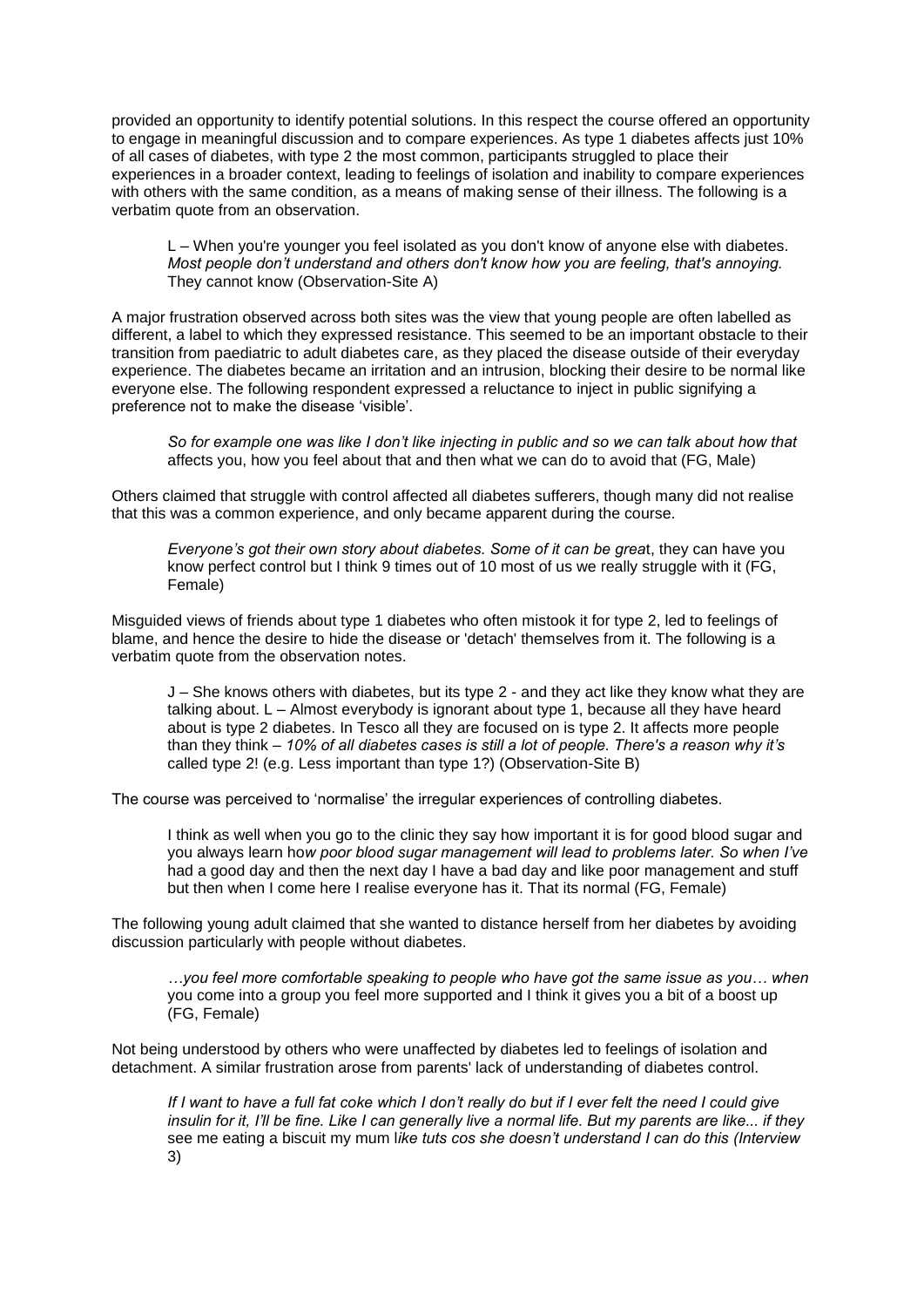These views, taken as a whole, represent the external pressures contributing to the difficulty of selfmanaging type 1 diabetes, and the importance of critical reflection with their own peer group who have a shared understanding of living with the condition. The value of the WICKED course was its ability to promote shared discussion to encourage critical reflection.

## **Theme 2. Tacit benefits**

Participants claimed that the spontaneity of the group discussions led to greater engagement since the participants set their own agenda encouraging 'tacit' learning; that is, learning from each other rather than formal or 'text book' learning. The WICKED Programme philosophy promotes the creative and critical delivery of educational materials and learning by encouraging trainers to 'deviate' from the course order and to flexibly adapt the material in their own way to fit in with the learning needs of participants.

It was just kind of more a spontaneous conversation just kind of broke out and that worked *out better. It wasn't really planned I don't think to go off on such a tangent but because it did it just seemed real...* we often went on a tangent to the social side more than the medical side (FG, Female)

The course appeared to fill a knowledge gap illustrating that even small adjustments to their insulin dose can make a big difference.

*For me it wasn't to try and learn too much about what diabetes is and stuff it was more giving*  me a chance to feel comfortable at kind of changing my insulin doses and being able to do it *whilst I'm with people (Interview 5)*

They distinguished between informal (practical) and formal (technical) knowledge, with the former more difficult to access from books or the internet.

 So the more practical things that are going to happen to you, they were the things that I found *most valuable cos I haven't been through them yet and its not exactly something.... you'd*  have to search quite specifically to learn about those sort of things (Interview 5)

The observations highlight the ability of group learning to place irregularities of glucose control in a broader context. Group learning seemed to foster acceptance of 'imperfect' control, in contrast to 'didactic' care models which allowed less flexibility towards 'slippage' in glucose control. The following is a note made by the observer summarising the overall message conveyed by the psychologist.

 The philosophy of Wicked is intended to be patient-led, and the session by the psychologist which emphasised the need not to over control and accept that degrees of failure are normal. (Observation Site B)

Trainers expressed empathy and had experience of dealing with situations discussed by the young people, and therefore their advice was perceived as trustworthy. This contrasts with unofficial sources of information such as internet forums which cannot be validated with the same level of confidence.

Cos its not on your part to find the information and you feel like if you go away and read about *something or look it up on the internet there's a chance it's not right anyway. It could be outdated if it's in a book or everywhere on the internet has a different opinion or view of what*  this is or what that does, so its not like an official *what isn't currently medically accurate*  (Interview 4)

Participants claimed that the information they obtained from the course had a greater credibility than information accessed from the internet such as online forums, and could be applied with a greater degree of confidence. It was evident that participants valued pragmatic or 'embodied' knowledge; factual knowledge did not hold the same meaning.

*Yeah. Cos they're (diabetes nurses) not diabetics so they... they know that you're having a*  hypo and w*hat that means but they don't know how that feels so if we tell them then they'll*  like share it with other people (FG, Female)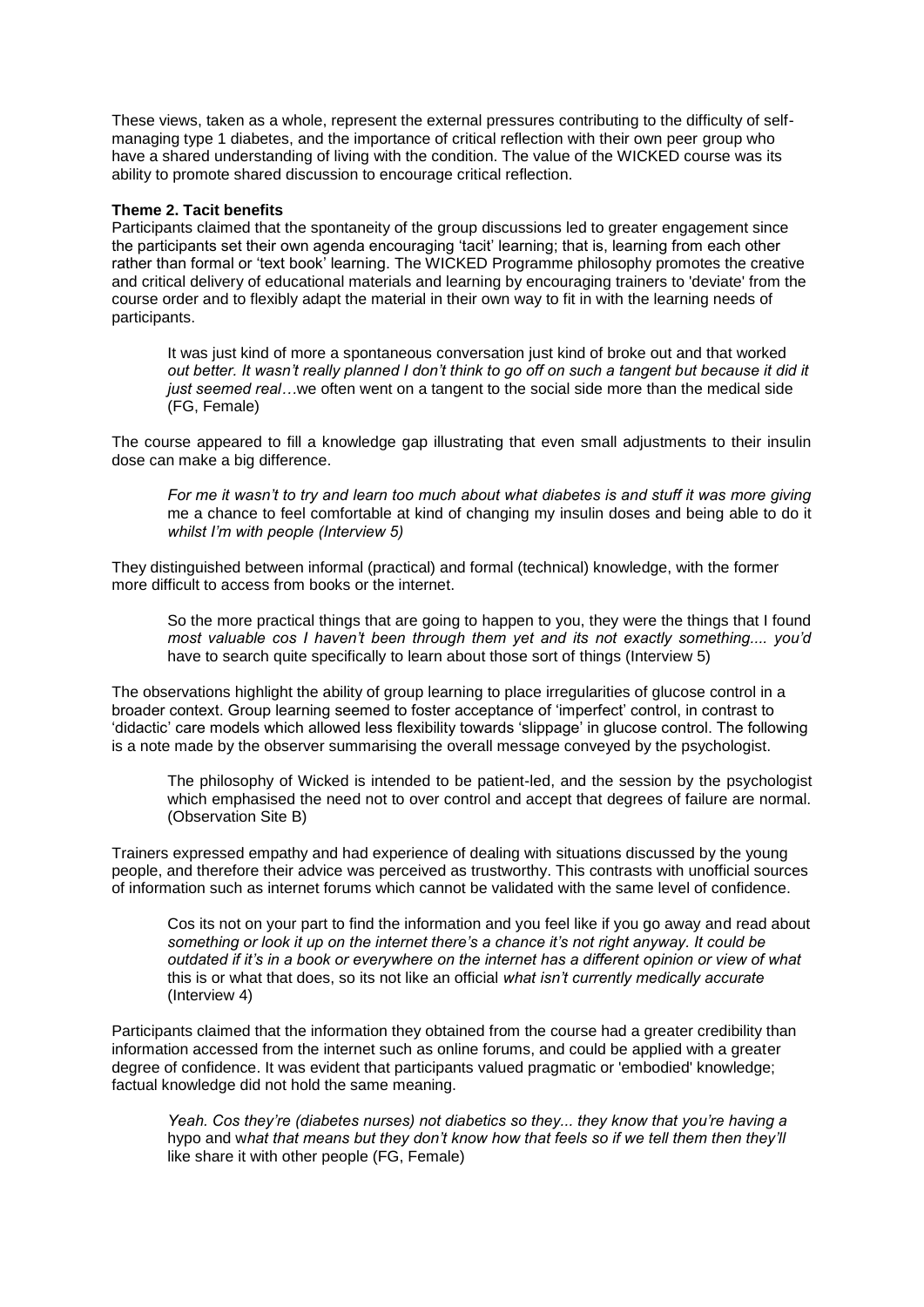One diabetes nurse had diabetes, and the participants could relate to her since she shared their experiences. The less tangible benefits held the greatest value to young people, including listening to others' views, which enabled them to assess how their experiences compared to those of others, enabling them to find their own 'level'. Lawton and Rankin found that patients 'recalibrated' their risk thermostats based on the insulin dose adjustment experiences of others [10].

## **Theme 3. Transitions beyond the structured education programme**

The structured education programme had implications for patient self-management and interactions with the healthcare system. The interviews and focus groups revealed a tension between the young adults' clinic appointments and the course philosophy.

I feel like now in this week if like I had a one on one session with (diabetes nurse) or something I could talk about it whereas in a clinic like I just never feel comfortable talking *about that kind of thing. I don't feel comfortable in the clinic at all talking about emotional to be*  honest. At the clinic I feel when I go in like its just like what my actual numbers and readings are and stuff but I never feel comfortable talking about the emotional side when I go to my clinics at all (FG, Female)

Similarly, the following participant distinguished between diabetes as both a physical and a 'lived' experience.

*Well that's it, its like the window thing again, they're looking through into diabetes, they're not*  living it (Interview 4)

The participants claimed that clinics were too target driven without sufficient recognition of the social and emotional obstacles to optimal glucose control.

*I think there's, when you come to clinic there's a very... I wouldn't say they explain it really, its*  a case of its always sort of drilled into you that you have your target range blood sugars and you need to try and keep it in them. (Interview 2)

Participants claimed that attendance on the course helped to 'foreground' the key messages, increasing the likelihood that they would apply the learning. The implication was that 'technical' learning was far more likely to lead to a 'passive' response.

 I guess its just when you do the course its in your head a lot and so rather than it just being in *the back of your mind it doesn't seem like a big deal if you don't do it. When its in your head that you've been on the cour*se it seems like... I guess its less in the back of your mind so you pay more attention. (Interview 6)

The course seemed to play an important part in encouraging a proactive response from the participants. It encouraged a greater acceptance of the risks of sub optimal diabetes control. Understanding the complexity of diabetes control, and the associated health risks, helped to reinforce the need to maximise effective self-management.

*I think now we've been told how complex everything actually is with diabetes and how* everything affects it I actually think about how dangerous it is to not check it. So I do check it *if that makes sense. Like I used to just oh you know it doesn't really matter (*Interview 4)

#### **Discussion**

We report three themes from the observations, interviews and focus groups. The first 'We're in it together', reveals the benefits of sharing experiences of diabetes sel-management through the structured education programme. The group discussions revealed the pressures of managing diabetes, with participants expressing a desire for 'normality' and fitting into society. The desire to feel normal often outweighed the need for control. The findings are similar to another study where young people reported risk taking behaviours, which were easier to justify when parents took responsibility for negative health consequences [10]. The course, however, was designed to encourage greater individual responsibility for glucose control and therefore a readjustment of risk taking towards safer behaviours. Risk taking often included not taking insulin prior to socialising with friends or avoiding injecting in public spaces. The findings highlight how participants experienced common struggles,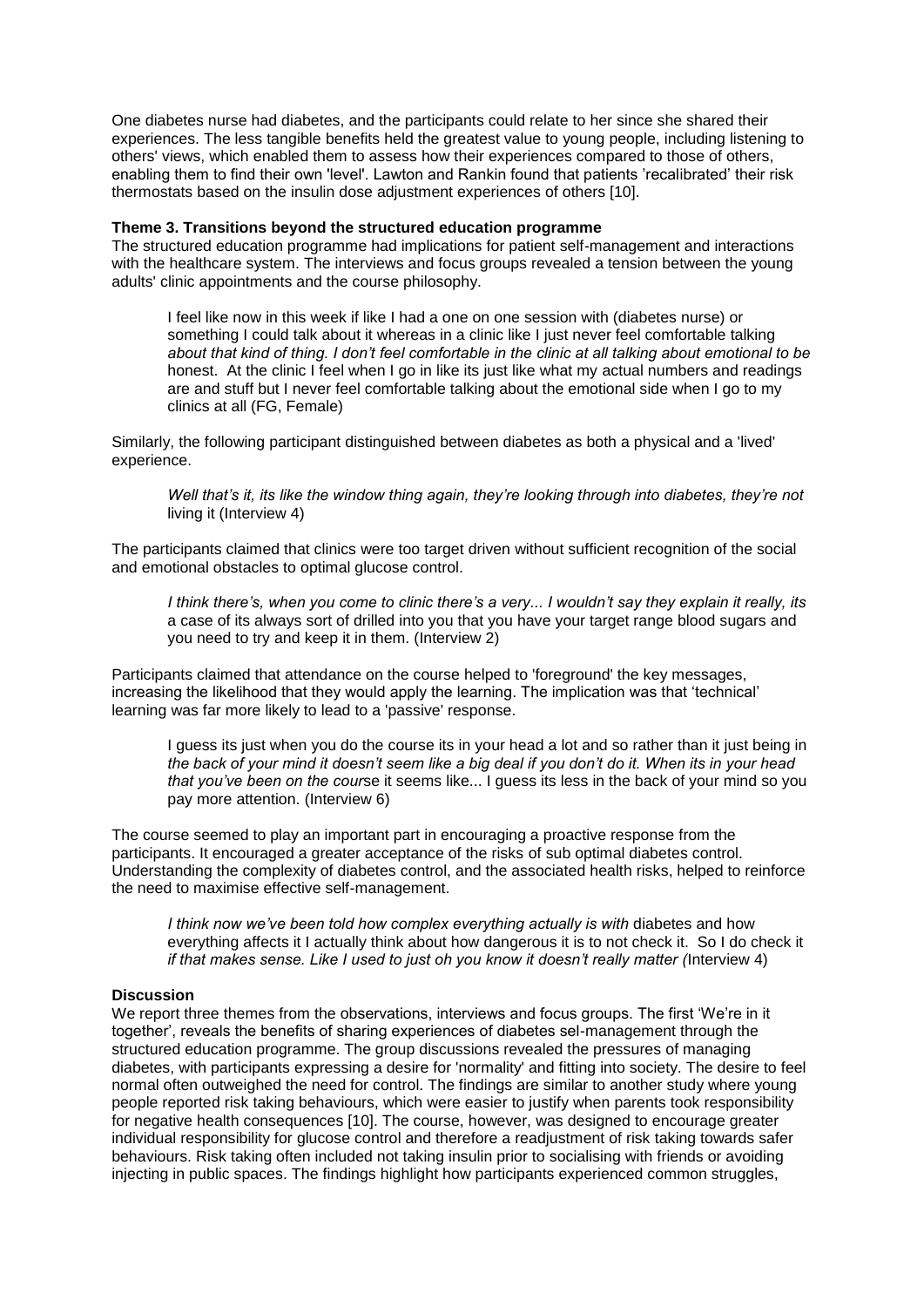suggesting that theirs was not a unique experience but a collective one. This helped to locate their individual experiences in a wider context and to recalibrate their 'risk thermostat' in light of the insulin dose adjustment experiences of other young adults [10]. The second theme, 'Tacit benefits', revealed how the structured education programme encouraged greater engagement with diabetes and its management through helping participants to acquire practical knowledge. This was achieved through the blending of clinical with emotional learning by listening to and reflecting on each other's' experiences, a finding previously reported elsewhere [6, 7, 10]. At both sites trainers facilitated spontaneous and flexible learning. Young adults were able to view their self-management in a different light following the course, by expressing a desire to 'confront' their illness head on; something they were less willing to do previously. The notion of 'foregrounding' also seemed to play a part in this, since exposure to the course helped them to acknowledge the health risks of poor disease management whilst recognising the futility of perfect control. The third theme, 'Transitions beyond the structured education programme', reports resistance to a target driven medical model which was incompatible with encouraging greater responsibility for optimal control. A potential solution was to promote better integration of discussions about the emotional burden of diabetes alongside the clinical management. The importance ascribed to the social context of glucose control during the course delivery phase suggests that young adults may be better prepared to report their challenges during clinics. This raises the need for full engagement of clinic staff in recognising the importance of these concerns for young adults and greater engagement between those delivering the course and the clinic staff.

### Broader implications of the WICKED course

The strengths of the structured education programme included the blending of clinical learning with non-clinical (social/emotional) challenges of type 1 diabetes control. It seems that these two elements are often addressed separately in clinic, and as distinct rather than integral concerns. A finding also reported previously [11]. The course philosophy which supports flexibility by encouraging the drip feeding of clinical knowledge in a way that is personally meaningful to participants was of importance. Establishing a balance so that clinical and non-clinical learning is promoted in a meaningful way, is perhaps the 'art' of course delivery. Young adults with diabetes will have different backgrounds and illness management experiences. As such the challenge for educators is to identify and 'tap-into' the group identity, identify the challenges faced by the group and employ tailored support through a sensitive and engaging style of learning [6]. This is where establishing rapport with the participants is critical. The limitations of the course on the other hand included the 'lead in' time required to establish a connection with the group of participants and build rapport. The way participants engaged in the course activities is one thing, and how they translate the learning for effective continuous selfmanagement is another. Clearly, for some the course was less helpful than for others, and perhaps a perfect match with all young people with type 1 diabetes is an unrealistic goal. One practical way forward, however, is a novel care model in diabetes to encourage clinicians to build conversations with young adults by replicating the WICKED philosophy that combines clinical management with the emotional challenges linked to living with diabetes [11]. The entire clinical team have an integral, but differentiated, role to play in patient care, with nurses and dieticians perhaps well placed to take the lead in promoting WICKED through brokering clinical education with guidance on social and emotional self-management advice.

### Strengths and limitations

The main strength of this qualitative study was the depth and breadth of experiences reported by participants during a stressful transition from childhood to adulthood in the context of living with type 1 diabetes. The methods provide insights into the key reasons why diabetes management and glucose control was difficult for young adults, and identified the way forward with potential solutions. The course observations provided insights into how participants talked about diabetes self-management and the public misunderstanding of type 1 diabetes; all of which placed added pressure on their ability to cope with the condition. Although not statistically representative, the findings are likely to reflect experiences of the broader population of young adults with type 1 diabetes, although the aim was not to generalise beyond the immediate study participants. The interview sample included 15 participants which may be viewed as a low number though we did reach data 'saturation' and did not require further data collection. In addition, the seven focus groups provided further in-depth information which gave us confidence that we captured a broad range of views and experiences in a lot of depth. As our participants were all White British, future studies need to explore the views of a broader range of ethnic groups in search of possible cultural differences regarding the benefits of structured education programmes.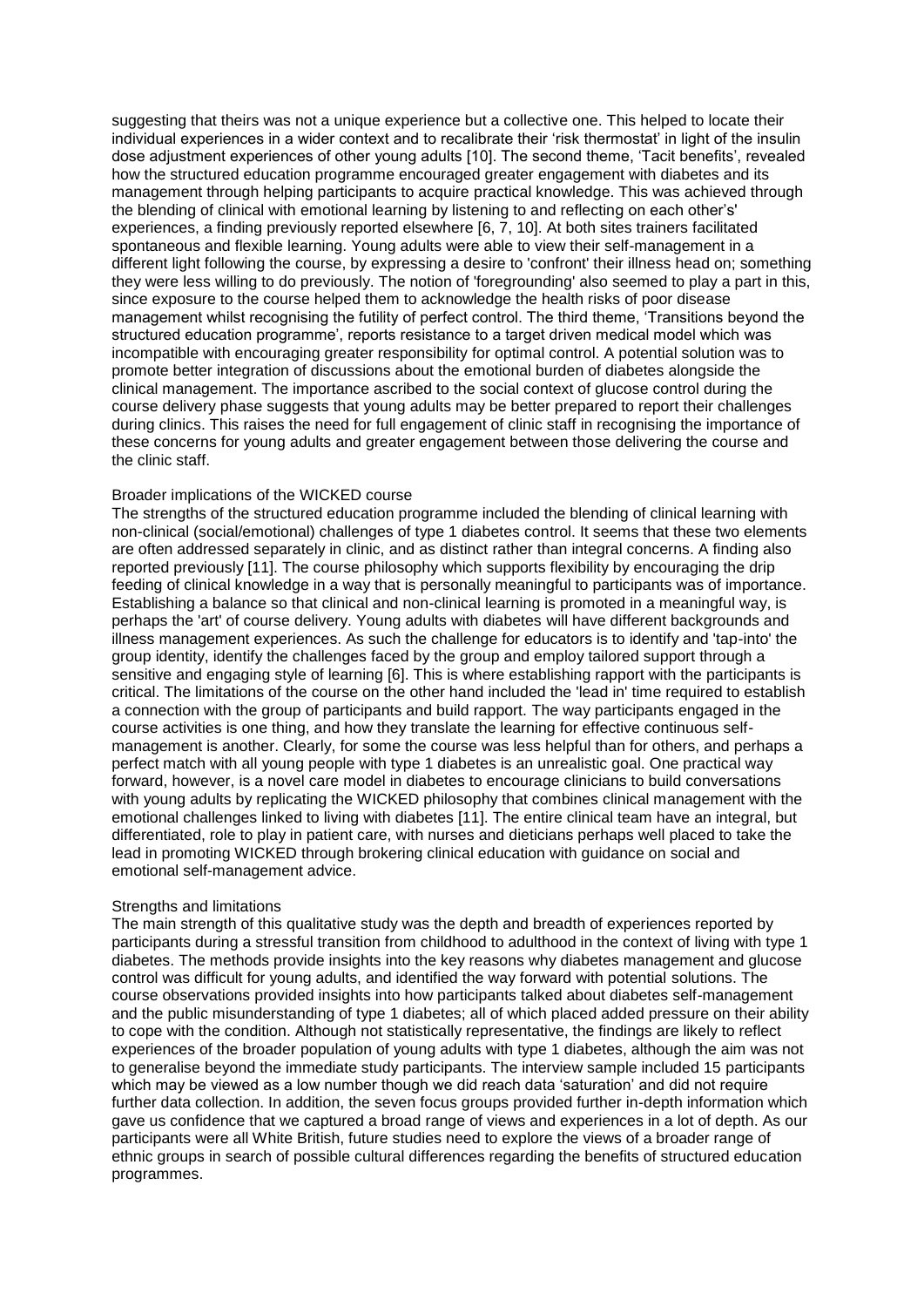In conclusion, clinical teams need to recognise that structured courses for young adults need to foster maximal learning from fellow participants to decrease feelings of isolation, maximise engagement during the course by delivering the content in a flexible manner, and lead to future consultations in clinic that more readily recognise the social context in which young adults are trying to manage their condition.

# **References:**

- 1. [Knight K,](https://www.ncbi.nlm.nih.gov/pubmed/?term=Knight%20K%5BAuthor%5D&cauthor=true&cauthor_uid=15839184) [Badamgarav E,](https://www.ncbi.nlm.nih.gov/pubmed/?term=Badamgarav%20E%5BAuthor%5D&cauthor=true&cauthor_uid=15839184) [Henning JM,](https://www.ncbi.nlm.nih.gov/pubmed/?term=Henning%20JM%5BAuthor%5D&cauthor=true&cauthor_uid=15839184) [Hasselblad V,](https://www.ncbi.nlm.nih.gov/pubmed/?term=Hasselblad%20V%5BAuthor%5D&cauthor=true&cauthor_uid=15839184) [Gano AD Jr,](https://www.ncbi.nlm.nih.gov/pubmed/?term=Gano%20AD%20Jr%5BAuthor%5D&cauthor=true&cauthor_uid=15839184) [Ofman JJ,](https://www.ncbi.nlm.nih.gov/pubmed/?term=Ofman%20JJ%5BAuthor%5D&cauthor=true&cauthor_uid=15839184) [Weingarten SR.](https://www.ncbi.nlm.nih.gov/pubmed/?term=Weingarten%20SR%5BAuthor%5D&cauthor=true&cauthor_uid=15839184) A systematic review of diabetes disease management programs. [American Journal of](https://www.ncbi.nlm.nih.gov/pubmed/15839184)  [Managed Care.](https://www.ncbi.nlm.nih.gov/pubmed/15839184) 2005 Apr;11(4):242-50.
- 2. Barnard KD, Dyson P, Sinclair JMA, Lawton J, Anthony D, Cranston M, Holt RIG. (2014). Alcohol and its impact on diabetes management. Diabetic Medicine, 31: 1625-1630.
- 3. Coleman EA. The Care Transitions Program. Aurora, CO: Division of Health Care Policy and Research, University of Colorado Denver [accessed 18-10-2017]
- 4. Lucia Rojas Smith, DrPH, MPH, Mahima Ashok, PhD, MS, Sydney Morss Dy, MD, MSc, Roberta C Wines, MPH, and Stephanie Teixeira-Poit, MS. Contextual Frameworks for Research on the Implementation of Complex System Interventions. Methods Research Reports. RTI International–University of North Carolina at Chapel Hill Evidence-based Practice Center. Rockville (MD): [Agency for Healthcare Research and Quality \(US\);](https://effectivehealthcare.ahrq.gov/) 2014 Mar. Report No.: 14-EHC014-EF
- 5. Garvey KC, Beste MG, Luff D, Atakov-Castillo A, Wolpert HA, Ritholz. Experiences of health care transition voiced by young adults with type 1 diabetes: a qualitative study. Adolesc Health Med Ther. 2014;5:191–198.
- 6. DAFNE Study Group. Training in flexible, intensive insulin management to enable dietary freedom in people with type 1 diabetes: dose adjustment for normal eating (DAFNE) randomised controlled trial. BMJ 2002;325:746.
- 7. Speight J, Amiel SA, Bradley C, Heller S, Oliver L, Roberts S, Rogers H, Taylor C, Thompson G. (2010). Long term biomedical and psychosocial outcomes following DAFNE (Dose Adjustment For Normal Eating) structured education to promote intensive insulin therapy in adults with sub-optimally controlled Type 1 diabetes. Diabetes Research and Clinical Practice, 89: 22-29.
- 8. Norris SL, Engelgau MM, Narayan KM. Effectiveness of self-management training in type 2 diabetes: a systematic review of randomized controlled trials. Diabetes Care 2001;24:561–87. 10.2337/diacare.24.3.561.
- 9. Norris SL, Lau J, Smith SJ, Schmid CH, Engelgau MM. Self-management education for adults with type 2 diabetes: a meta-analysis of the effect on glycaemic control. Diabetes Care 2002;25:1159–71.
- 10. Lawton J, Rankin D. How do structured education programmes work? An ethnographic investigation of the Dose Adjustment For Normal Eating (DAFNE) programme for type 1 diabetes patients in the UK. Soc Sci Med2010;71:486–93. 10.1016/j.socscimed.2010.04.030.
- 11. Rankin D, Heller S, Lawton J. (2011). Understanding information and education gaps among people with type 1 diabetes: a qualitative investigation. Patient Education and Counselling, 83: 87-91.
- 12. Rankin D, Cooke DD, Clark M, Heller S, Elliott J, Lawton J. How and why do patients with type 1 diabetes sustain their use of flexible intensive insulin therapy? A qualitative longitudinal investigation of patients' self-management practices following attendance at a Dose Adjustment For Normal Eating (DAFNE) course. Diabetic Medicine 2011;28:532–8.